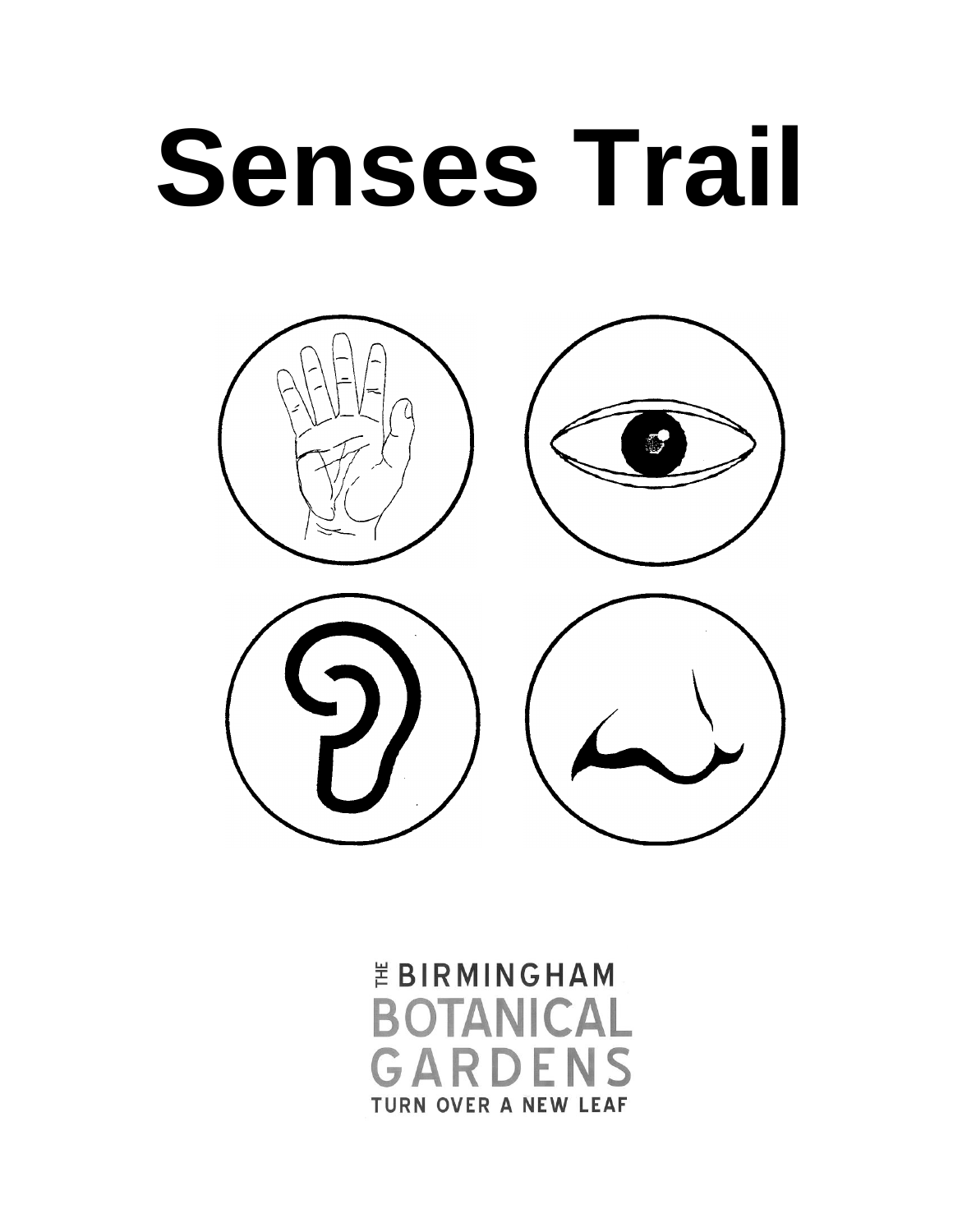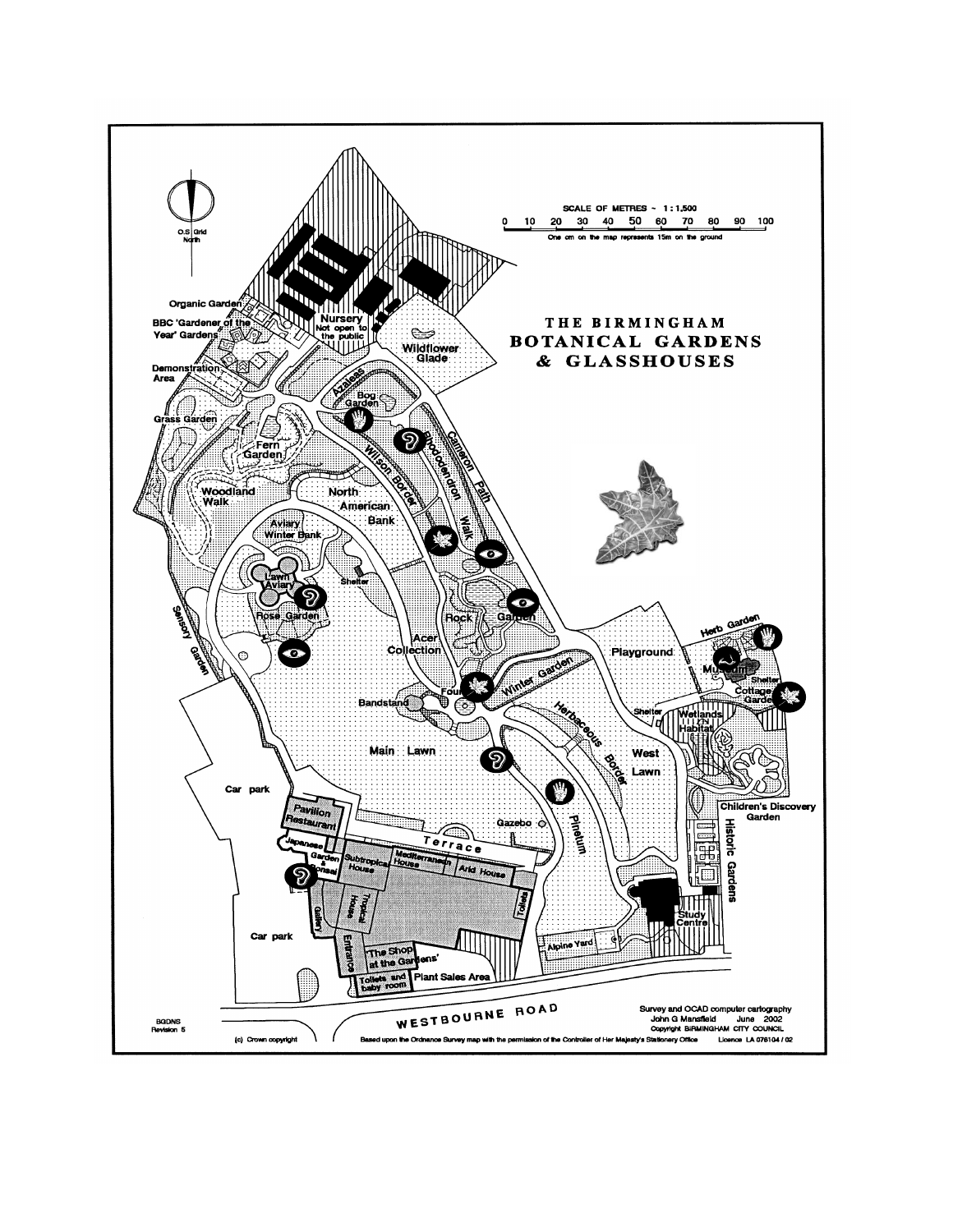This trail is to encourage children to see, hear, smell and feel things around them, to begin to appreciate living things, develop

a caring attitude and have an overall concern for our environment. Take time to fully develop the use of each sense.

You will need:

| Paper and wax crayons      | for bark rubbings      |
|----------------------------|------------------------|
| Mirrors *                  | for looking above      |
| Sticky collection cards ** | for colour collections |
| Blindfolds *               | for feeling textures   |

You can do the trail in any order; perhaps the children would like to help you use the map to plan your route.

Look out for these symbols showing which senses are going to be used:









*\* These can be provided by the Education department on request. Otherwise you can still do the trail without them.* 

*\*\* These can be made by sticking a strip of double-sided tape to a piece of card, e.g. a postcard. You could also bring along empty egg boxes to collect and sort natural objects.*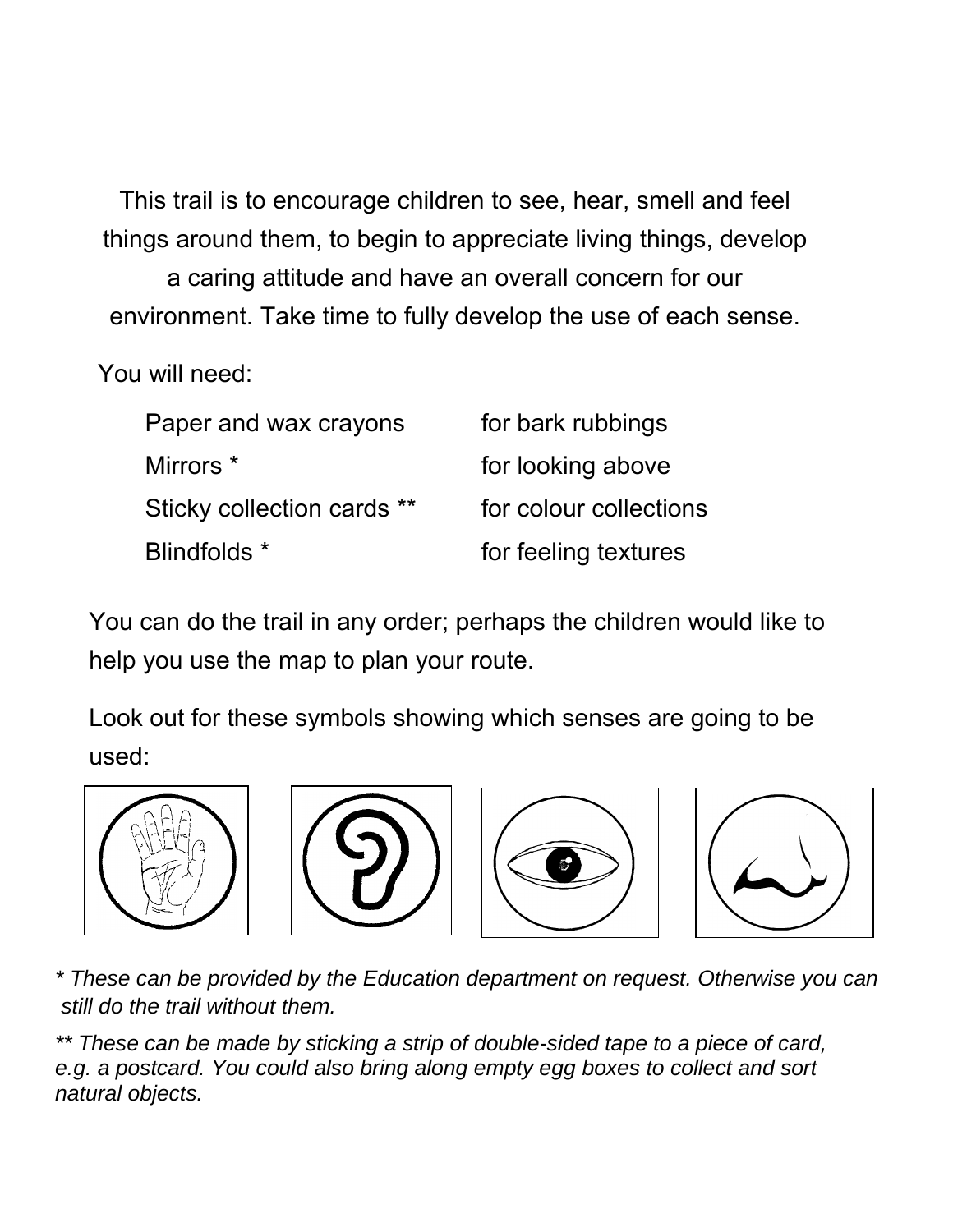### **Looking for Colour**

During your walk you are going to make a colour collection using the sticky collecting cards given to you by your teacher. DO NOT PICK PLANTS for this, all you need can be found on the floor.

You need to collect small pieces of as many different coloured petals, leaves or other plant material as possible and attach them to the sticky side of the card.

Some good spots for colour collections are suggested on the trail by this symbol:



## **The Pinetum**

*Begin at Douglas Way with the Pinetum facing you.* 



 Look for the red coloured tree trunk soll (Californian sierra redwood, sequoia dendron giganteum).



Feel it carefully, what is it like?

Can you find a tree trunk that has a different feel? Describe how it feels.

You could make some bark rubbings of these trees and write some words down to describe the feel of them.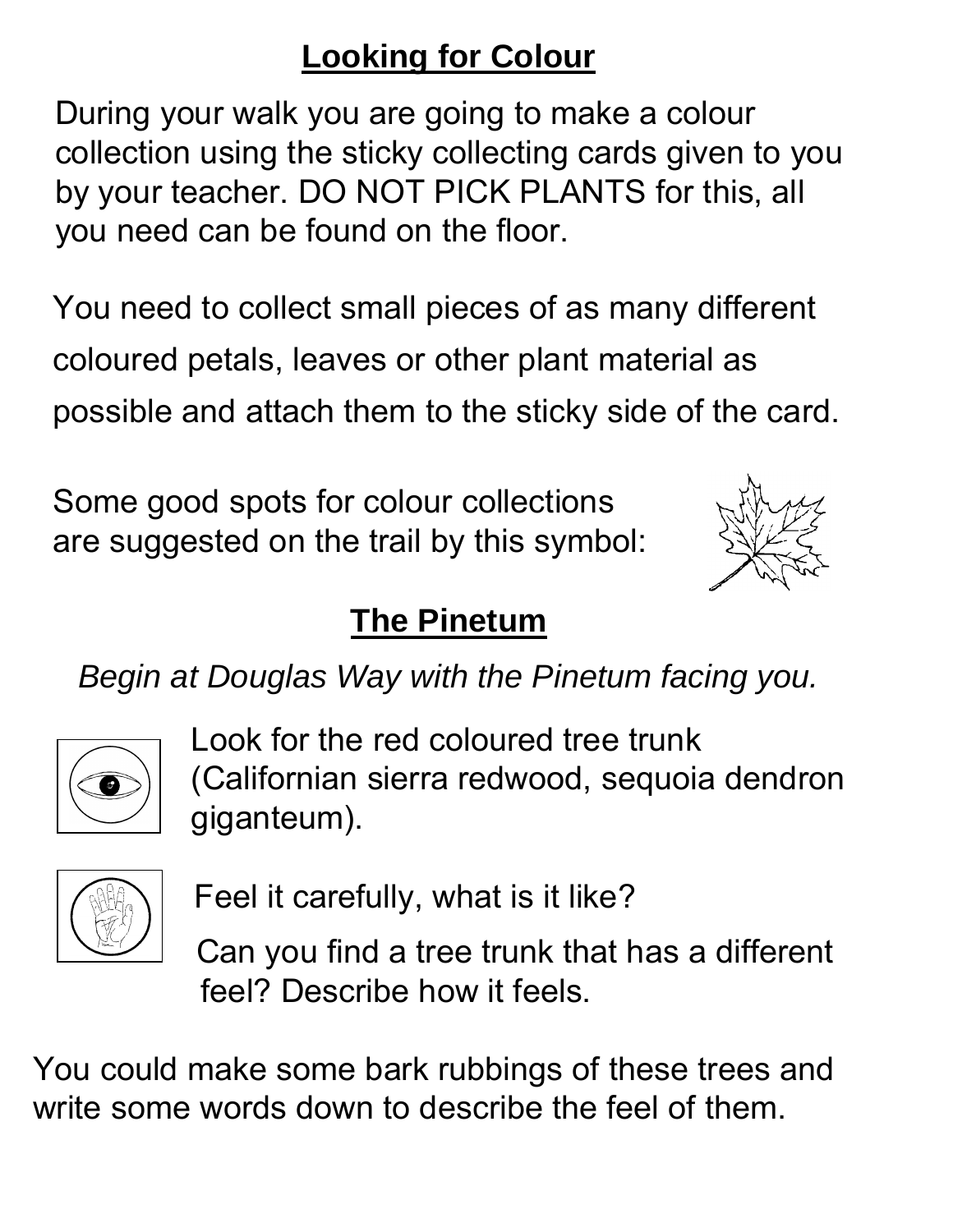#### *Stand by the Gazebo*



Close your eyes for one minute. What can you hear? (e.g. cars, birds, children, tractor, fountain, rustle of leaves)

*From the fountain, follow the map to reach the playground. Walk through the Cottage Garden to the* **Herb Garden**.





This is a good place to gently rub the leaves of some of the herb plants between your fingers and then smell them.



There is no need to pick them. What smells did you like? Why did you like them?

Look here for some more of your colour collection.

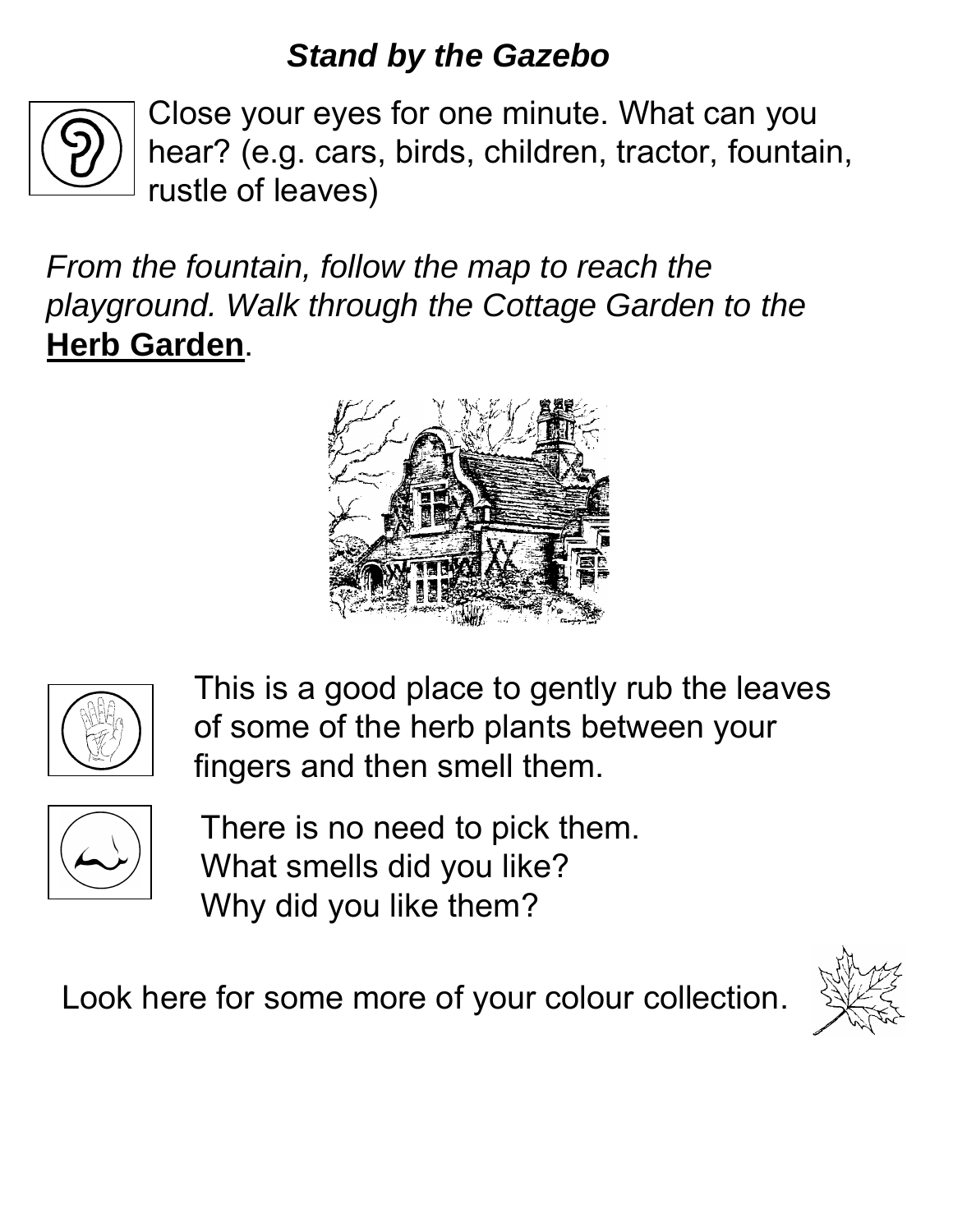### **The Rock Garden and Rhododendron Walk**

*Go back through the playground and turn left up the small gravel path.* 



How many colours and shapes can you see as you walk along here?



At the end of the path stand very still with your eyes closed for one minute. Listen carefully and discuss the number of sounds you can hear.



This is a good place for more of your colour collection, especially when the rhododendrons are in bloom.

# **The Woodland Walk**



Look down into your mirror to see the trees above you. How many different types of tree can you spot?



Take a silent walk through the woods. Stop when you reach the tree stumps. Take a big sniff. Can you smell the leaves?



If you're feeling brave, put on a blindfold then ask your partner to lead you to tree. Feel the bark and tell them about the texture.

Look carefully to find six different natural objects, then find a word to best describe each one, e.g. a prickly leaf, a tickly feather**.** Return your objects to nature!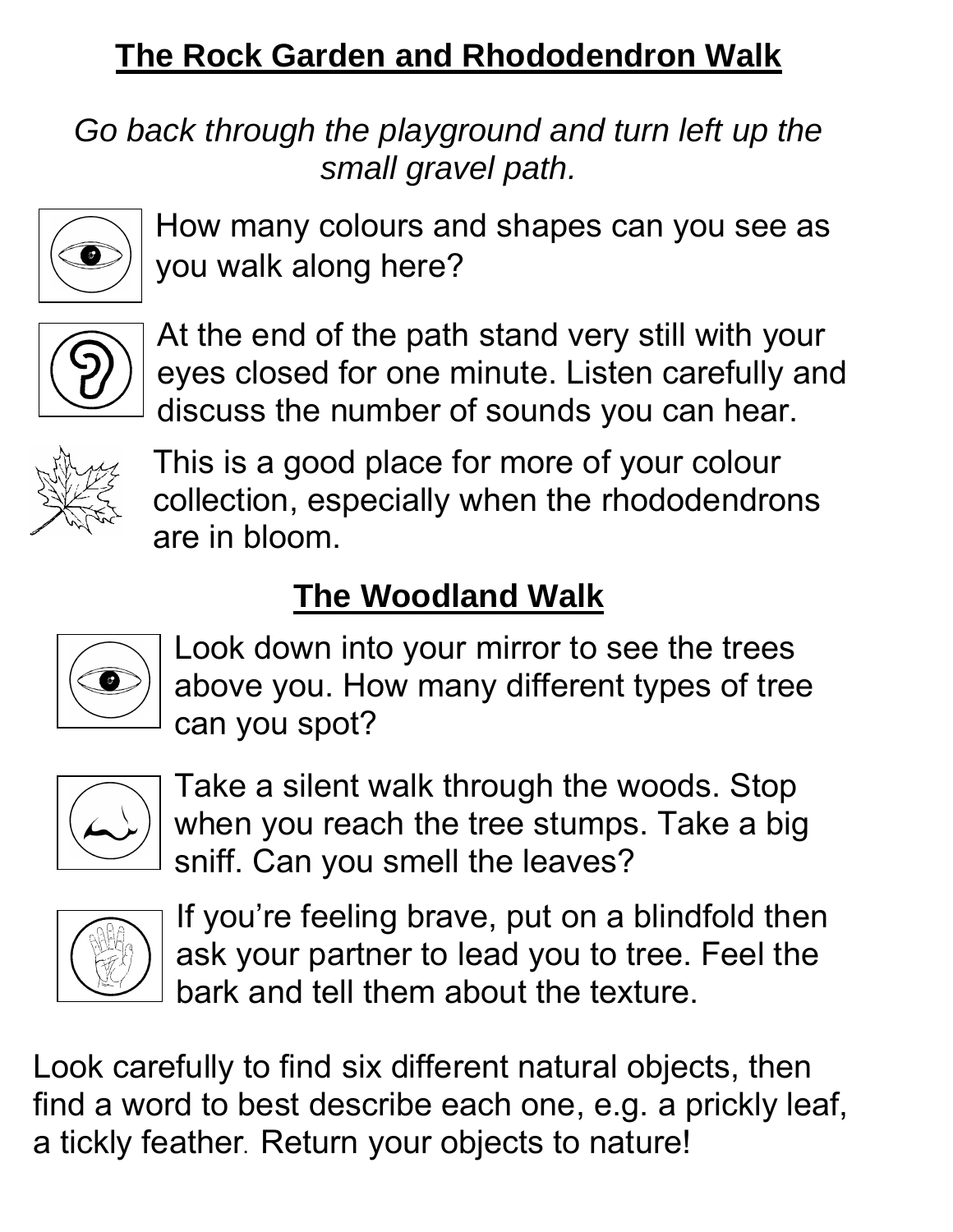*Follow the sound of the birds to the* **Lawn Aviary***.* 



Listen to the different sounds made by the birds. Can you persuade any of them to talk to you?



See if you can find any feathers. Then visit the Rose Garden to find some petals for your colour card.



Look across the Main Lawn. How many different parts of the Botanical Gardens can you see? (e.g. bandstand, fountain, glasshouses, tearoom)

#### *Follow the path to the* **Japanese Garden***.*



On your way, collect pieces of fallen leaves from the trees at the edge of the lawn.



This garden would be used for quiet relaxation and contemplation. How many restful noises can you hear?



We hope you have enjoyed the Senses Trail and that it has made you more aware of the world around you.